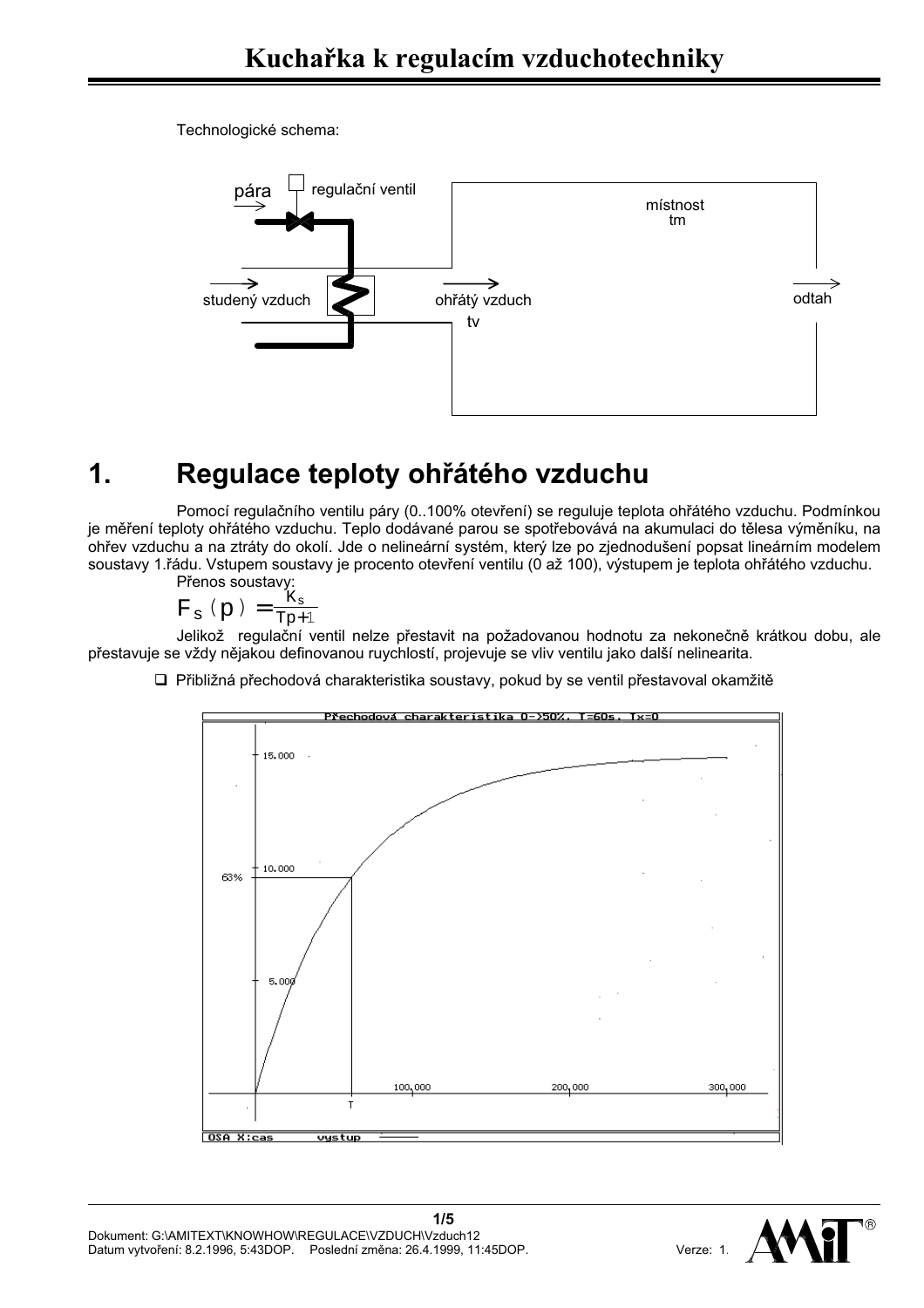□ Přibližná přechodová charakteristika soustavy s uvažováním vlivu ventilu (časová konstata soustavy je 60s a doba přeběhu ventilu Tx z 0% na 100% je 120s)



# Návrh regulátoru:

Základním požadavkem je nulová ustálená odchylka, regulace nemusí být příliš rychlá, naopak je lepší, když má systém málo kmitavý až přetlumený charakter. Vhodný typ regulátoru je PI, jehož přenos je:

$$
F_R(p) = K_R(1 + \frac{1}{T_{ip}}) = K_R \frac{T_{ip} + 1}{T_{ip}}
$$

Přenos otevřené smyčky bez uvažování vlivu ventilu je potom:

$$
F_0(p) = \frac{K_R K_s}{T_i} \frac{T_i p + 1}{p(Tp + 1)} = K_0 \frac{T_i p + 1}{p(Tp + 1)}
$$

Konstanty regulátoru je vhodné navrhnout tak, že integrační časovou konstantu  $T_i$ zvolíme stejnou

jako je časová konstanta soustavy  $T_{s}$ . Zesílení určíme přibližně tak, aby byl systém na mezi aperiodicity. Pro zesílení otevřené smyčky na mezi aperiodicity platí:

$$
K_0 = \frac{1}{T}
$$

Odtud je zesílení regulátoru:

$$
K_{R} = \frac{1}{K_{s}}
$$

Časová konstanta uzavřeného systému je za těchto předpokladů stejná, jako je časová konstanta soustavy. Rychlost odezvy uzavřeného obvodu tedy odpovídá rychlosti odezvy otevřeného obvodu.

## Vliv filtrace měření:

Měřený výstup soustavy se většinou filtruje pomocí filtru 1.řádu (modul Filtr1R), aby se eliminoval šum. Časová konstanta filtru by měla být mnohem menší (alespoň o 1 řád) než je časová konstanta soustavy, aby se nenarušila regulace. "Zpoždění" měření má obecně negativní vliv na proces regulace.

Výpočet časové konstanty z parametrů modulu Filtr1R:

$$
T\,{=}\,\frac{\Delta T}{1{-}p}
$$

kde  $\Delta T$  ie perioda procesu a  $P$  ie koeficient filtru.

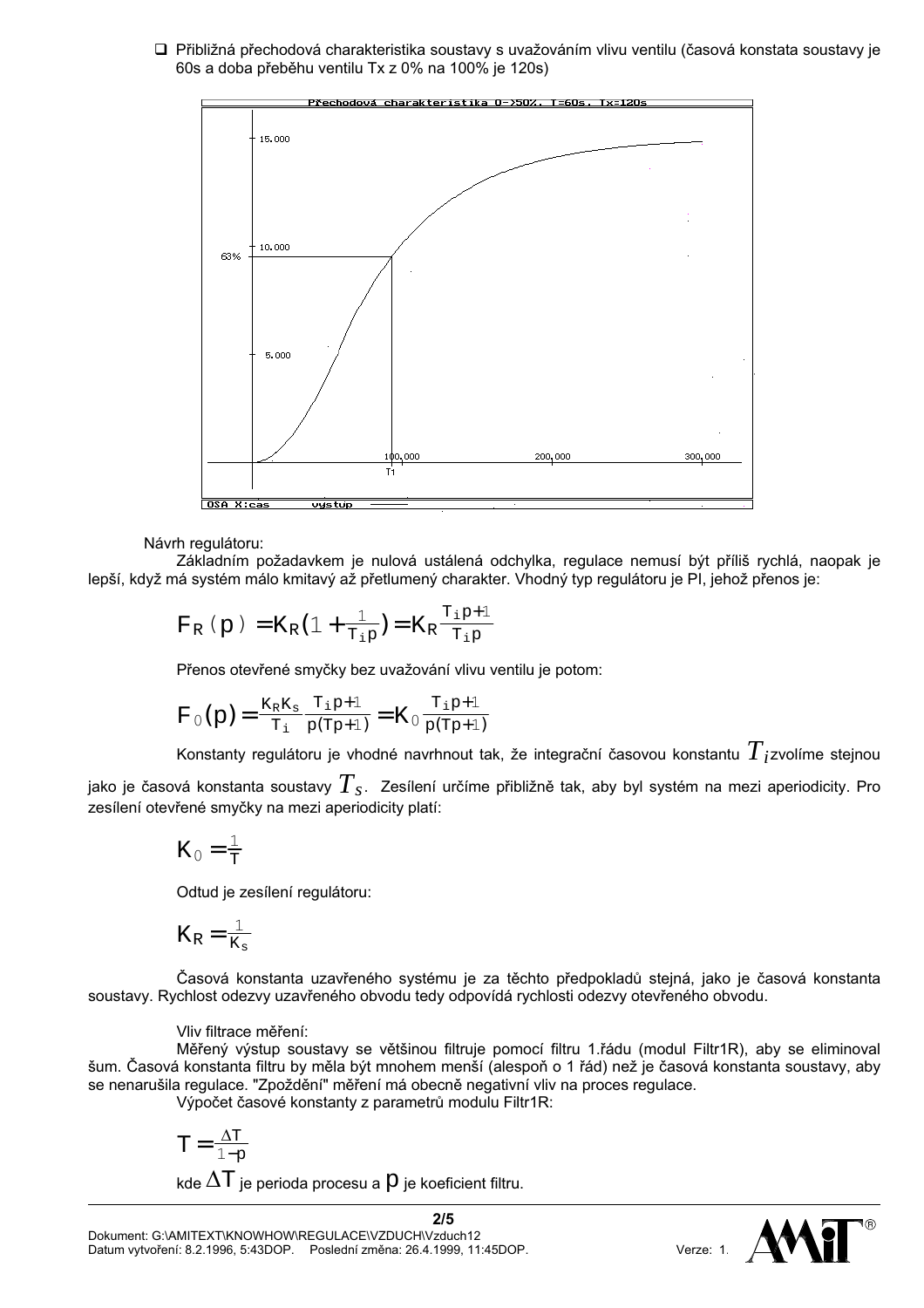# Postup při návrhu regulátoru:

□ určení parametrů soustavy

Parametry je nejlepší určit z naměřené přechodové charakteristiky. Změříme 2 odezvy na skok vstupu soustavy a parametry určíme průměrem ze dvou měření:

1) skok 0%->50% otevření ventilu

2) skok 50%->100% otevření ventilu

Před měřením je nutné dbát na to, aby byl systém v klidu, tj. aby se teplota ohřátého vzduchu neměnila. Na konci měření by se měla teplota opět ustálit.

Zesílení soustavy je dáno:

$$
K_{\rm s}=\frac{\Delta y}{\Delta u}
$$

 $\Delta \mathrm{y}$  je rozdíl teplot na konci a na začátku měření

 $\Delta \mathrm{u}$  je rozdíl hodnot vstupů na konci a na začátku měření tj 50%

Časová konstanta se určí jako doba, za kterou výstup dosáhne 63% své ustálené hodnoty. Takto změřená časová konstanta je větší než skutečná časová konstanta soustavy, protože systém je pomalejší v důsledku vlivu regulačního ventilu. Pro určení časové konstanty regulátoru je však toto přiblížení dostatečné, jelikož regulátor bude v důsledku toho taky "pomalejší", což je vhodné.

 $\Box$  parametry regulátoru

Integrační časová konstanta se zvolí stejná, jako je naměřená časová konstanta soustavy. Zesílení je dáno vztahem:

$$
K_R\!=\!\tfrac{1}{K_s}
$$

d doladění regulátoru

Pokud je systém příliš kmitavý, je nutno zmenšit zesílení. Opačně při přetlumeném systému lze zesílení zvětšit.

Příklad odezev systému na skok žádané hodnoty z 0 na 15 st.C, což odpovídá 50% maxima. Parametry soustavy jsou T=60s, doba přeběhu ventilu Tx=120s, zesílení K=0.3 (tj. 0% až 100% otevření ventilu odpovídá ustálená teplota 0 až 30 st.C).

1) Regulátor vypočtený dle návodu Kr=3.3, Ti=93s:



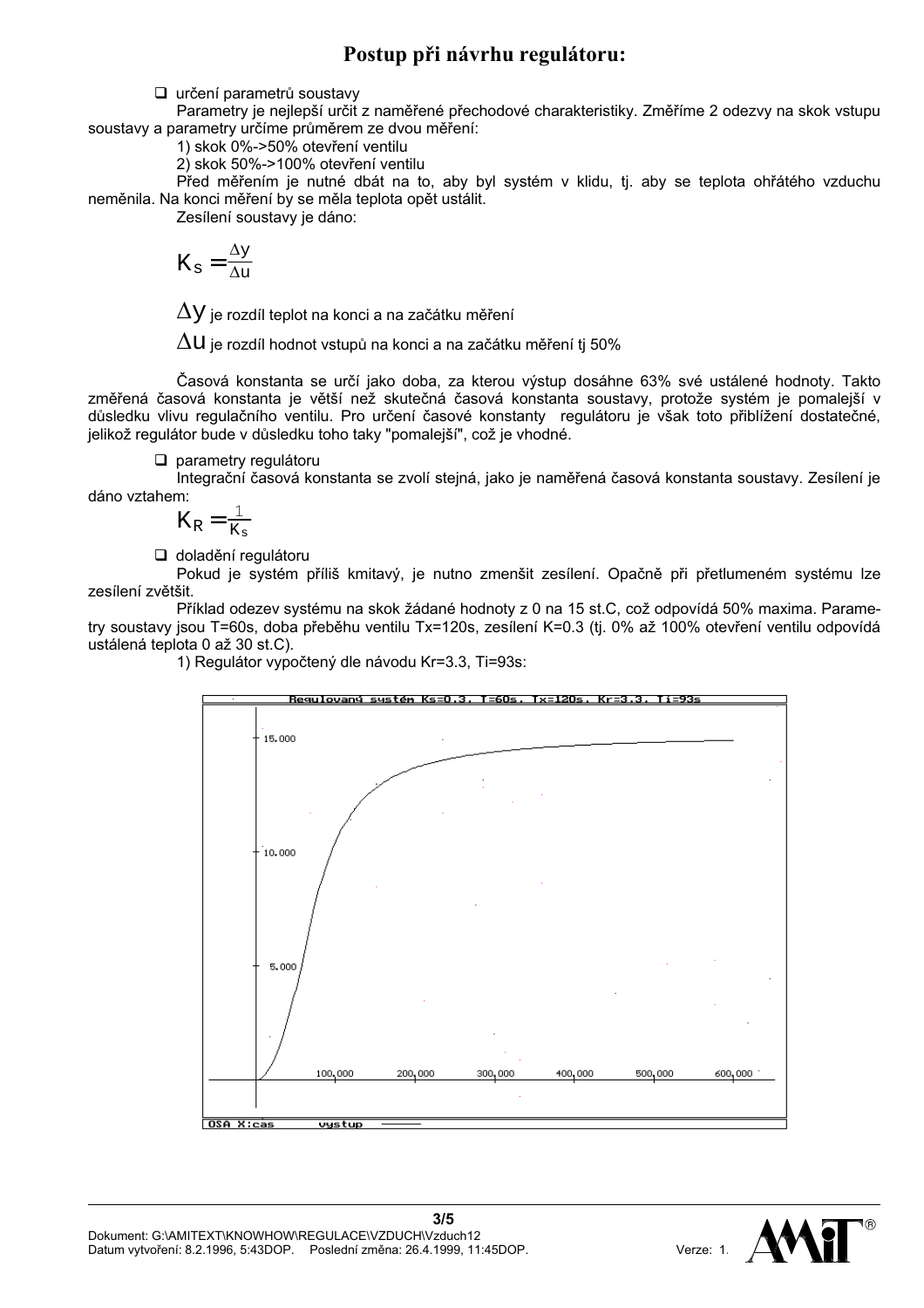2) Regulátor s dvojnásobnou integrační časovou konstantou Ti=200s:



3) Regulátor s poloviční integrační časovou konstantou Ti=50s: